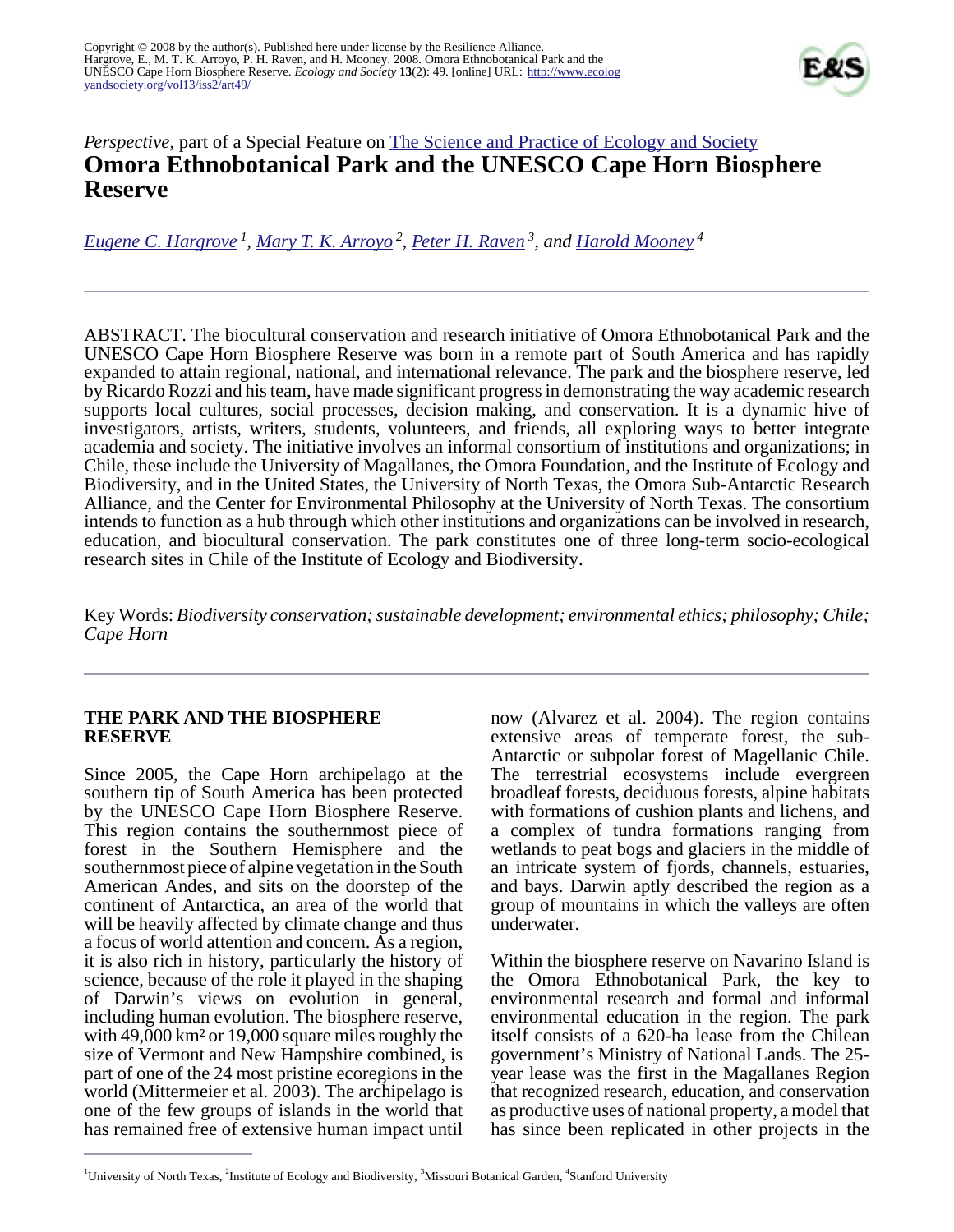region. The park is a major attraction for tour boats providing tours of the sub-Antarctic region. Open to visitors, it provides experiences at both the macro and micro levels. In addition to its spectacular mountain vistas, it focuses the attention of visitors on microfauna such as moss and lichens, plants that contribute significantly to the biodiversity of the region. This approach is called "tourism with a hand lens." In terms of formal education, study abroad classes focused on both the sciences and the humanities are now being offered through the University of North Texas. These classes include some students from South America.

## **DARWIN AND THE FUEGIANS**

Like other Latin American nations, Chile became independent from Spain early in the 19th century. In this context, the UK sent an expedition led by Captain Phillip Parker King to look for natural resources and prepare navigation cartography of the Magellanic region at the southern tip of the Americas. Captain King commanded the Adventure, accompanied by H.M.S. Beagle commanded by Captain Pringle Stokes. Overwhelmed by the rigorous conditions of the voyage, the latter committed suicide in Port Famine at the Magellan Strait, and the command of H.M.S. Beagle was assumed by Captain Robert FitzRoy, who undertook the responsibility of preparing the cartography of the area south of the Magellan Strait. One of the first incidents that the young FitzRoy had to face involved the stealing of a boat by a group of Fuegians. This delayed and disturbed FitzRoy's work plan to complete the cartography of the area, and the episode ended with the taking of two young men (York Minster and Boat Memory), a girl (Fuegia Basket), and a Yahgan boy who was given the name of Jemmy Button because it is told that he was traded for a button. FitzRoy took these four native Fuegians with him on board H.M.S. Beagle to the UK. Although Boat Memory died of smallpox on arrival in England in October 1830, the other three Fuegians survived and stayed in England until December 1831. During this stay of more than 12 months, the three Fuegians learned English, received some British education, and had an audience with King William IV and Queen Adelaide. After some difficulties, FitzRoy obtained funding for his second expedition and departed back for Cape Horn with the Fuegians and the naturalist Charles Darwin on board. The presence of the Fuegians provided Darwin with the opportunity to

get to know "civilized" Fuegians before meeting the 'uncivilized'' ones in their natural habitat.

FitzRoy spent so much time trying to recover the boat stolen by the Fuegians that he did not complete his cartography, thereby creating the need for a second voyage. If the second voyage had not taken place, Darwin might never have had the opportunity to go on a voyage around the world and had the experiences that led to his formulation of the theory of evolution. Moreover, the training of the three Fuegians in English permitted Darwin to have more contact with the Fuegians than with any other indigenous group that he met during his travels. Also, the experience of the Fuegians in England and their adaptation to British life permitted Darwin to obtain comparative information about the abilities and capabilities of indigenous peoples.

## **THE EARLY ROAD TO BIOCULTURAL CONSERVATION**

Although many people and institutions were<br>involved in the creation of the Omora the creation of the Omora Ethnobotanical Park and the UNESCO Cape Horn Biosphere Reserve, the central figure undoubtedly has been Ricardo Rozzi, now an Associate Professor in the Department of Philosophy and Religion Studies at the University of North Texas and an Investigator at the Institute of Ecology and Biodiversity (IEB) in Chile, supported by the Chilean Ministry of Planning and the Chilean National Science Foundation. After several years of study in preparation for a career in medicine, Rozzi switched to biology with a minor in philosophy and graduated from the Pontifical Catholic University of Chile in Santiago with a B.S. in biological sciences in 1985. As an undergraduate, he thought about doing research in the Cape Horn archipelago, but was unable to do so because of the risk of war between Argentina and Chile. His research for his master's degree in the biological sciences, which he obtained from the University of Chile in Santiago in 1990 with Mary T. Kalin Arroyo and Juan J. Armesto, was in the Andes, where he showed that small changes in temperature, as seen on oppositefacing slopes, can restrict gene flow between adjacent populations. At this point, Rozzi took a turn in his career choices away from biology and conservation to consider music. He had always been interested in music and had been studying music in parallel with his scientific studies throughout his life. For the next five years, he worked at the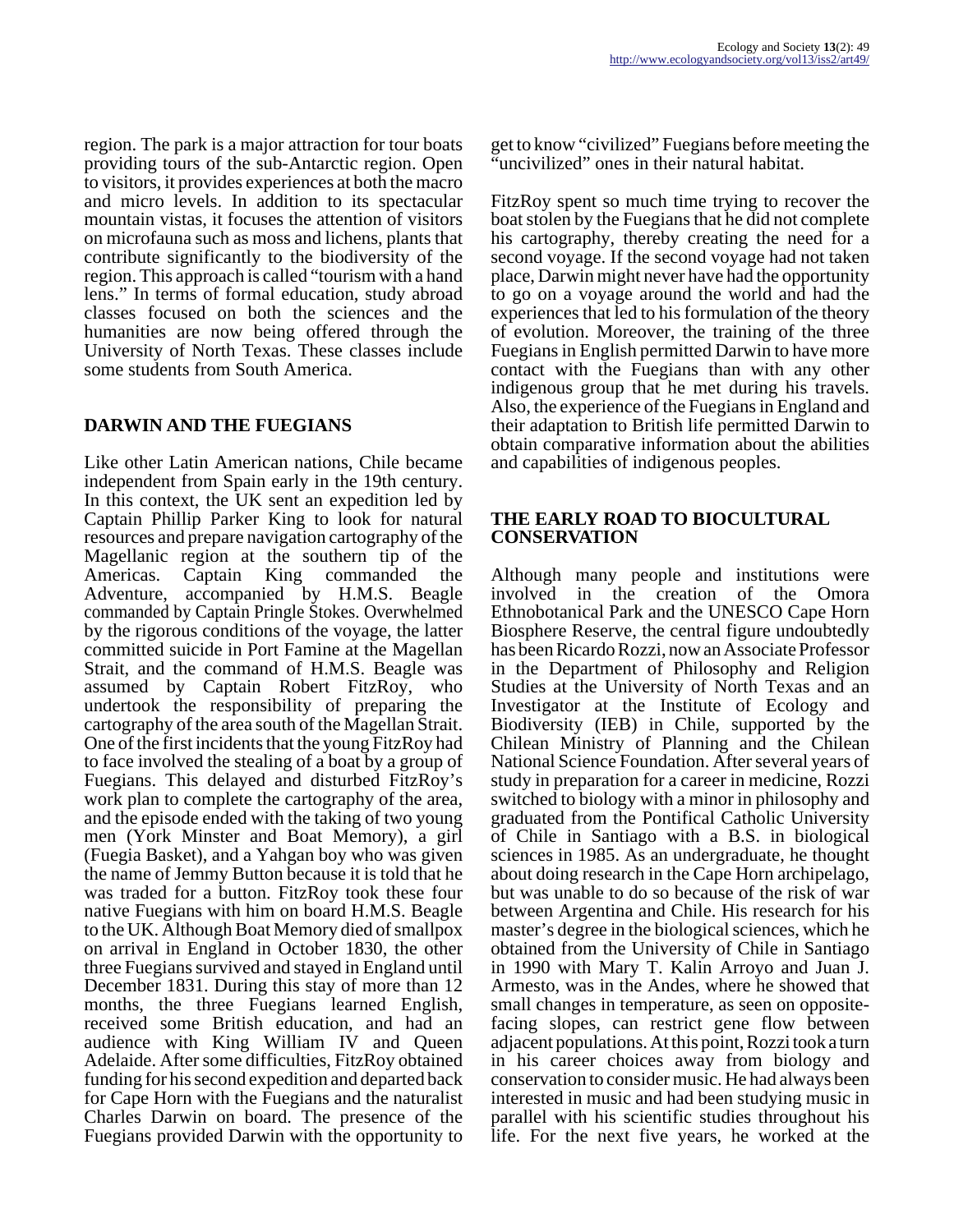Pontifical Catholic University of Valparaíso, teaching music composition and writing music. However, two events redirected Rozzi back to biology and conservation. The first was the death of his grandfather, Silvio Rozzi, who had been a specialist in research on natural medicine. When asked to prepare a talk for an event paying homage to his grandfather's career, he studied his grandfather's work and concluded that, if it were possible to approach science in general as his grandfather had done, i.e., by taking into account indigenous knowledge in a way that is compatible, for example, with the tradition of St. Francis, it would be worth returning to work in biology and conservation.

The second was an invitation to tour the southern temperate forests of South America with Mary Willson of the U.S. Forest Service. During the tour, Willson, Rozzi, and Juan J. Armesto came up with the idea of setting up a biological station on Chiloé Island, a place in which Darwin had spent considerable time. Willson, who had received a small inheritance, used this money to purchase land on Chiloé for the station. Rozzi participated in the building of the facility, which was named the Senda Darwin or "Trail of Darwin" Biological Station. It was decided that the station would focus on three areas: (1) ecosystem studies under the purview of Armesto, (2) forest fragmentation and bird studies under the purview of Willson, and (3) education and small landowner relations under the purview of Rozzi. Once he got started, however, Rozzi quickly expanded his focus on small landowners to include indigenous peoples, an adjustment that would become particularly important for him in the Cape Horn archipelago. In addition, he expanded his conception of education to include ethics and began drawing connections between his work in biology and his earlier training in philosophy.

## **BIOCULTURAL CONSERVATION IN THE CAPE HORN ARCHIPELAGO**

While working at the Senda Darwin Biological Station, Rozzi began thinking about the implications of *The sustainable biosphere initiative* (Lubchenco et al. 1991), a report from the Ecological Society of America's Committee for a Research Agenda for the 1990s. Rozzi decided that the agenda, which had been translated into Spanish, should be implemented in South America and made a presentation calling for its implementation at the

annual meeting of the Ecological Society of Chile in 1994. In this presentation, he made one change in the initiative. The original initiative was focused on research, education, and decision making. Rozzi changed decision making to conservation to make the initiative for South America more focused.

Rozzi's approach was also influenced by a presentation by two ecologists speaking to local people in Chile. As it turned out, the ecologists were unable to recognize the plants that they were speaking about in their talk. Remembering his grandfather's focus on indigenous knowledge in natural medicine, he decided that it was important for someone to show that there was a role for indigenous knowledge in science.

Realizing that he needed a Ph.D. in biology to be effective, he applied for and received a Fulbright Fellowship and began study toward a Ph.D. in Biology at the University of Connecticut. His dissertation was to be a study of indigenous knowledge of plants and birds. Because the military situation was at long last resolved at the southern tip of South America, Rozzi was finally able to do research in the Cape Horn archipelago, where he could work with the Yahgans, the indigenous people with whom Darwin had been most extensively involved.

For local support, Rozzi developed a relationship with the University of Magallanes at Punta Arenas, the most southern university in the Western Hemisphere, and the Millennium Science Nucleus, Center for Advanced Studied in Ecology and Biodiversity in Chile, the forerunner of the actual Institute of Ecology and Biodiversity (IEB) founded by his two former major professors at the University of Chile. The base for his research was Puerto Williams on Navarino Island, on the south side of the Beagle Channel just south of Tierra del Fuego. The town is the home of the Yahgan community and also the capitol of the Chilean Antarctic Province. Once in Puerto Williams, Rozzi soon made contact with the governor of the province, who became interested in Rozzi's work and ideas. Rozzi demonstrated to the governor the value of biocultural knowledge, pointing out that some bridges on Navarino Island had not collapsed because it had rained too much, but rather because of the absence of trees that had been cut down nearby. With the help of the governor, land just outside of Puerto Williams, leased to the University of Magallanes, was made available for the creation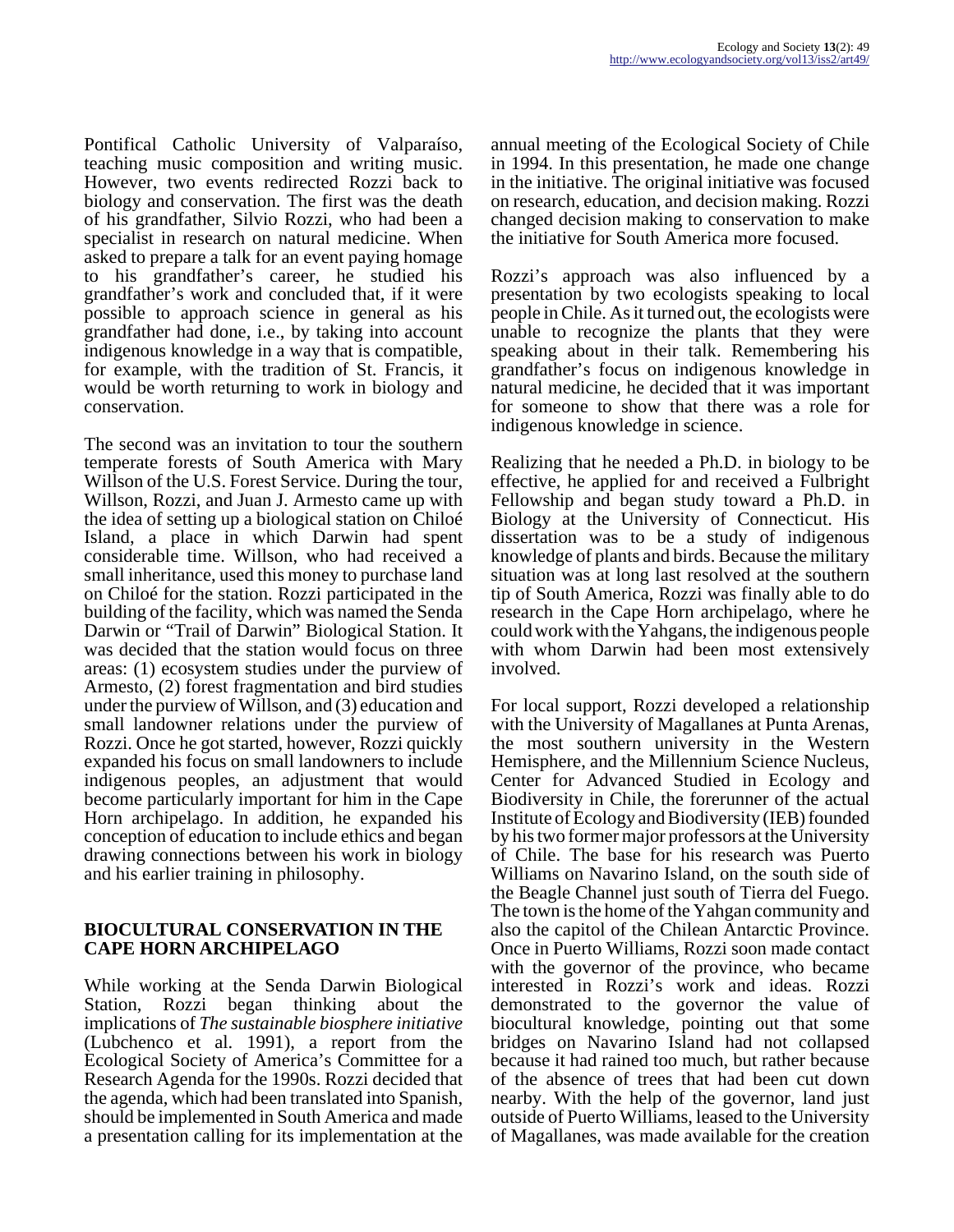of the Omora Ethnobotanical Park, to be run by the University of Magallanes and a new nonprofit organization, the Omora Foundation. A few years later, thanks to a huge effort led by Rozzi, the UNESCO Cape Horn Biosphere Reserve was also established, protecting the entire archipelago.

After receiving his Ph.D. from the University of Connecticut, Rozzi was hired by the Department of Philosophy and Religion Studies at the University of North Texas, which has a leading program in environmental philosophy and environmental ethics. The department was interested in establishing better contact with environmental philosophers in South America. The department was also part of an environmental science program at the University of North Texas. Rozzi fit in well in the department, especially because he had also acquired an M.A. in philosophy with a specialty in environmental ethics while at the University of Connecticut. Rozzi's arrival at the University of North Texas together with the creation of the park and the biosphere reserve set the stage for a cooperative agreement between the University of North Texas and the University of Magallanes for research and instruction in the park and the biosphere reserve. The consortium is made up of the two universities plus, in South America, the Omora Foundation, a nonprofit associated with the park, and the IEB, and, in North America, the Omora Sub-Antarctic Research Alliance and the Center for Environmental Philosophy. This consortium is not intended as an exclusive group, but rather is expected to serve as a hub through which other universities in North and South America can participate. For example, arrangements can be made for students from other universities to participate in the Omora Study Abroad Program; currently, a course called "Tracing Darwin's Path" focuses on both the sciences and the humanities.

## **An innovative program integrating theory and practice with roots in Cape Horn**

The concept of the Omora Ethnobotanical Park began in 2000 at the local level in Puerto Williams with a diverse group led by Ricardo Rozzi. The group included a lawyer, a writer, a musician, a philosopher, an agronomist, biologists, a politician, and students, all of whom were interested in changing the way conservation science was conducted. Since that time, the Omora Ethnobotanical Park's primary goal has been to link

scholarly work with a long-term commitment to a place, thereby allowing academics to become engaged citizens as well as researchers. In addition, the park's founders wanted to conduct socially relevant science that focuses on research, education, and conservation, as embodied in the park's mission statement: "Integrating biocultural conservation with social well-being from the end of the earth." This public–private venture has now evolved into a broader partnership. In 2002, through the Omora Ethnobotanical Park, the University of Magallanes was able to establish a Puerto Williams headquarters (<http://www.umag.cl/williams/>). The Omora Ethnobotanical Park has become part of the IEB's Long-Term Socio-Ecological Research Network ([http://w](http://www.ieb-chile.cl/about/stations.php) [ww.ieb-chile.cl/about/stations.php\)](http://www.ieb-chile.cl/about/stations.php). Furthermore, it inspired the creation of a United States-based sister NGO called the Omora Sub-Antarctic Research Alliance ([http://www.osara.org\)](http://www.osara.org), which helps coordinate international activities in the Cape Horn Biosphere Reserve. Finally, the Center for Environmental Philosophy and the Department of Philosophy and Religion Studies at the University of North Texas have developed a "field philosophy" program carried out at the Omora Ethnobotanical Park in conjunction with the IEB. There is now a Chile Program at the University of North Texas through the cooperative efforts of the Environmental Science Program of the Institute of Applied Sciences and the Department of Philosophy and Religion Studies.

Besides being a research site for long-term research on migratory birds, forests, and marine ecology, the Omora Ethnobotanical Park serves the function of protecting the watershed of the Róbalo River, the drinking water source of Puerto Williams, and it constitutes an outdoor classroom for students from preschool to university. As such, it also allows for a direct-contact learning experience for visitors of all types via an interpretive trail with signs and information in Yahgan, Spanish, scientific Latin, and English.

## **The practice of integrating theory in the field**

As stated above, the Omora Ethnobotanical Park's approach includes research, education, and conservation. These three facets are linked throughout all phases of academic work and its subsequent application. For example, the interconnection between scholarly pursuits and societal outcomes is exemplified in the case of the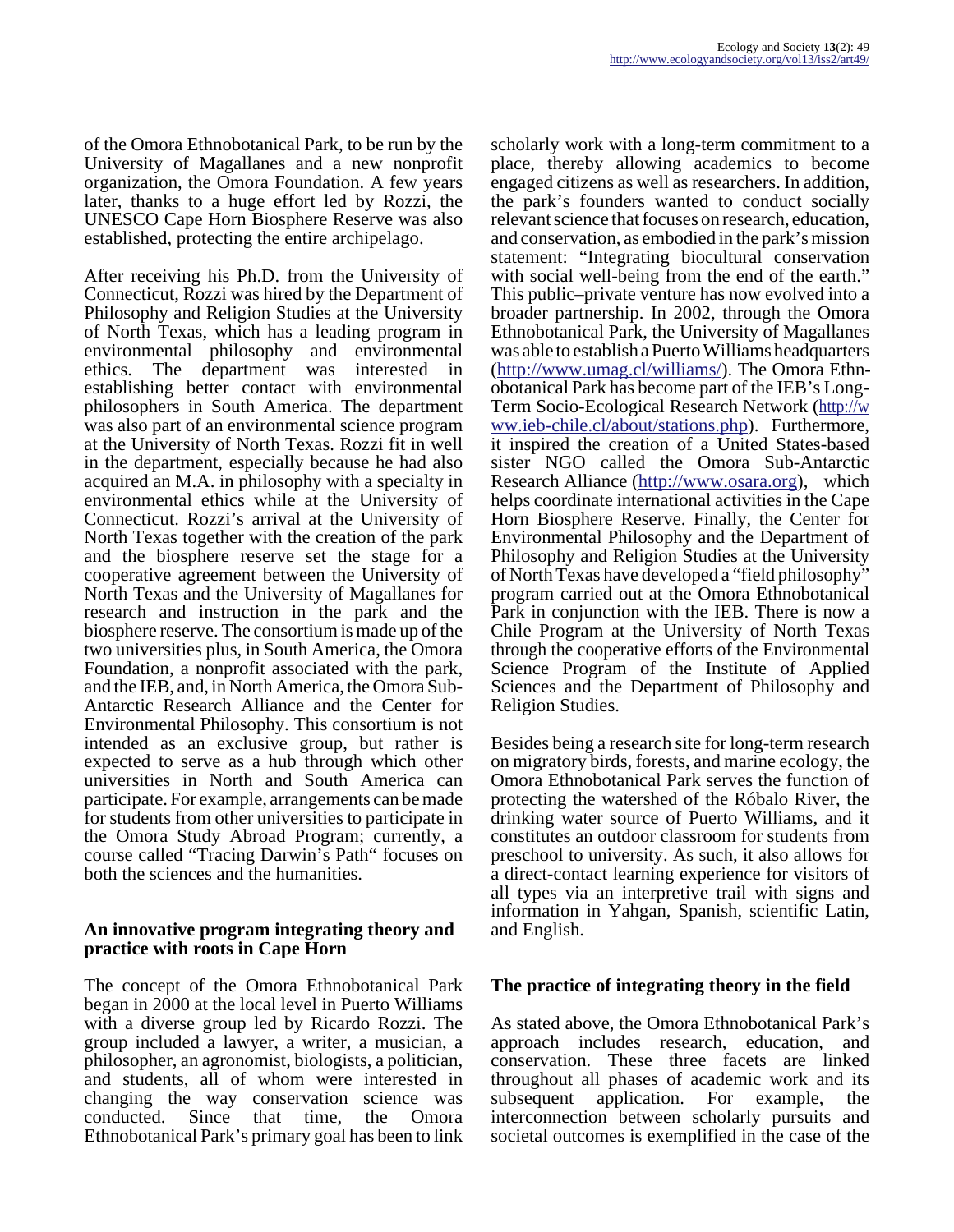miniature forests of Cape Horn. In this project, international bryologists working with the Omora Ethnobotanical Park and funded by the UK Darwin Initiative, the U.S. National Science Foundation, National Geographic, and the IEB made the discovery that the Magallanes region hosts the highest diversity of bryophytes in Chile and even constitutes a global biodiversity hotspot for mosses and liverworts. This result refuted previous diversity assessments based on vertebrates and woody plants, which had led conservationists to minimize the importance of the Magallanes region for national and global biodiversity priorities. At that point, Chile lacked professional bryologists, and the University of Magallanes used the opportunity to train a new cadre of graduate students in this subject with international collaborators. Significantly, from these efforts also came a series of ecotourism guide books, funded by the regional government, to provide high-quality content information for a nascent sustainable tourism enterprise.

Based on these early academic successes, the Omora Ethnobotanical Park received a grant to provide training courses for local and regional tourism operators. These innovative courses were unique in Chile. As a result, the Omora Ethnobotanical Park was asked to host representatives from the Inter-American Development Bank and the National Director of the Chilean Tourism Service to display this new sustainable development alternative, dubbed "tourism with a hand lens" (see [http://en.w](http://en.wikipedia.org/wiki/Tourism_with_a_Hand_Lens) [ikipedia.org/wiki/Tourism\\_with\\_a\\_Hand\\_Lens](http://en.wikipedia.org/wiki/Tourism_with_a_Hand_Lens)), which looks to value native biodiversity, even if we have to change the lens through which we view the world.

This scientific research undertaken with strong support from the IEB in the form of postdoctoral fellows, graduate fellowships, outreach personnel, and research funding has now been highlighted in a leading ecology journal (Rozzi et al. 2008), and was also featured as the April 2008 cover story and podcast of *Frontiers in Ecology and the Environment* (<http://www.esa.org/podcast/?p=13>). Taking advantage of the *Frontiers* article, the Omora Ethnobotanical Park also secured a full-page article in Chile's leading newspaper about these miniature forests, and the concept was highlighted in the country's leading Sunday magazine about up-andcoming ecotourism destinations that reported on operators in Puerto Williams trained by the Omora Ethnobotanical Park in tourism with a hand lens.

The latest achievement of this program under the leadership of Rozzi has been the inauguration of the Miniature Forest Garden trail in the Omora Ethnobotanical Park, which took place as part of the celebration of the third anniversary of the Cape Horn Biosphere Reserve in June 2008 and the inauguration of the IEB's Long-Term Socio-Ecological Research Network, presided over by the Governor of Magallanes, Eugenia Mancilla, and other local and regional authorities. To date, the list of dignitaries who have visited the miniature forests of Cape Horn includes actor Richard Gere, two Chilean presidents, various ambassadors, and countless tourists and schoolchildren.

A second initiative that highlights the Omora Ethnobotanical Park's emphasis on transferring scientific information to broader social outcomes is found in a four-year project that aims to establish the Magellanic woodpecker (*Campephilus magellanicus*), the largest woodpecker in South America, as a charismatic "flagship" species for the Cape Horn Biosphere Reserve. The effort began as a general research project about the forest birds of the sub-Antarctic forests in 2000. Subsequently, basic information was then transformed into a social and conservation program by Rozzi and his team to position this species as a part of the Puerto Williams local identity and put into perspective and value the biodiversity housed in old-growth forested ecosystems. Today, the woodpecker can be found throughout town on posters, clocks, and calendars in venues as varied as the Internet cafe, town hall, and local bar. This initiative even gained the attention of the admiral of the Chilean Navy, and now the woodpecker will also be used as the logo for the Navy supermarket's new cloth bags. Similarly, the National Petroleum Company financed the publication of a series of educational posters about the woodpecker.

Numerous similar achievements under the leadership of Ricardo Rozzi demonstrate the Omora Ethnobotanical Park's ability to link scholarly research with social benefits, such as the publication of the *Multi-Ethnic Bird Guide to Austral Temperate Forests of South America* (Rozzi et al. 2003), the culmination of 10 years of ornithological work and ethnographical interviews, and a trilingual (Yahgan-Spanish-English) *Children's Illustrated Dictionary of the Yahgan World* (Zárraga et al. 2006), which itself sprang from an art course conducted with young people from the local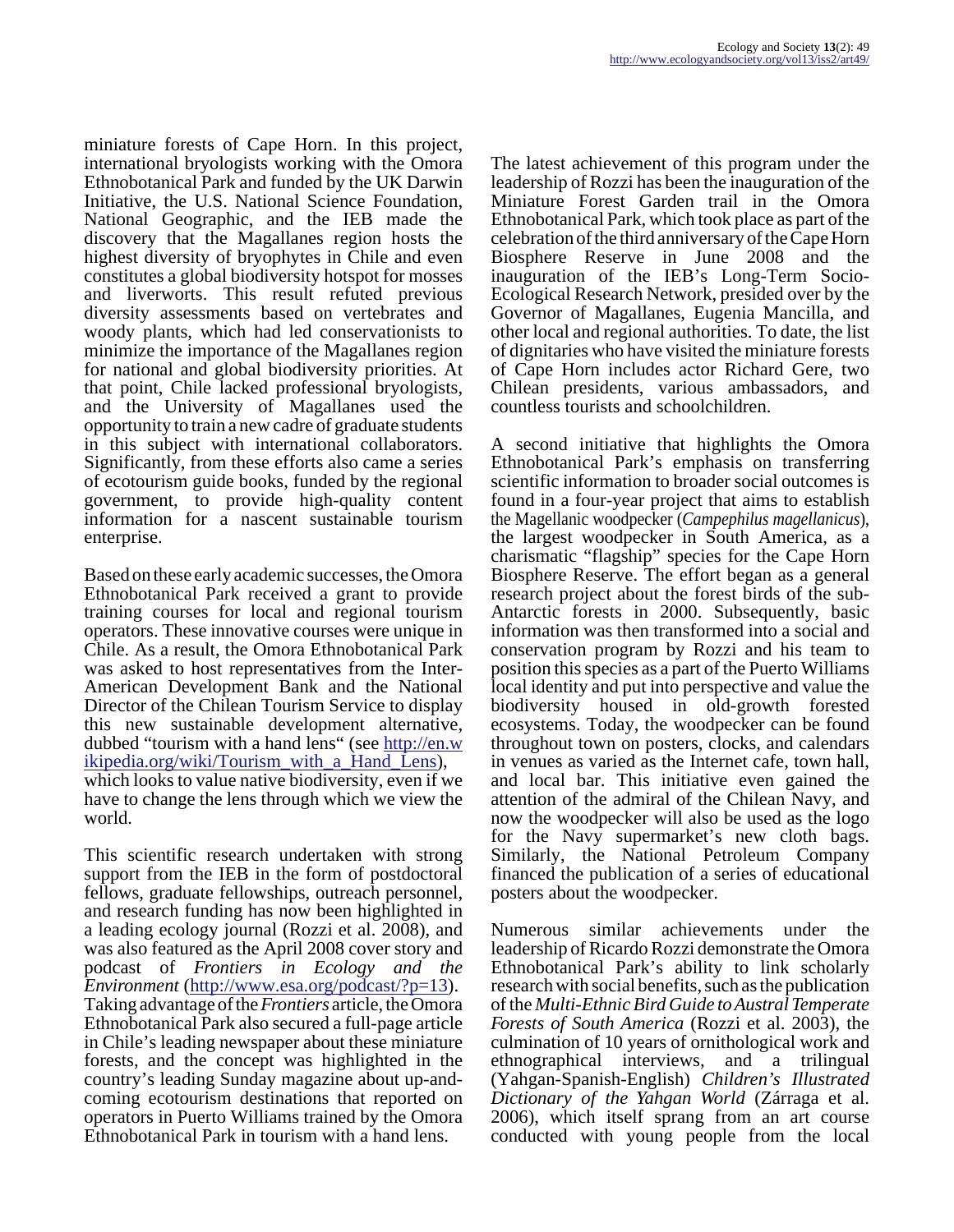indigenous community. These and other materials are integrated into the curriculum of a permanent environmental education course known as the Omora Workshop, which is taught by Omora Ethnobotanical Park graduate students each year. In this way, the town's elementary school students are able to participate in the annual regional science fair, even winning this competition in 2006. Also, three books published since 2006 integrate culture and ethno-ecology; they deal with Yahgan traditional ecological knowledge, the importance of Cape Horn to Darwin in the formulation of the theory of natural selection, and the habitats and inhabitants of the Róbalo River watershed (e.g., Goffinet et al. 2006, Massardo and Rozzi 2006). These publications help place the sub-Antarctic archipelago into perspective, not just as a meaningful component of Chilean ecological heritage but a place whose environment, culture, and history merit global consideration.

## **Expanding the approach to the regional, national, and international levels**

Recently, to attain greater relevance at broader scales, Omora Ethnobotanical Park scholars formalized their strategy of integrating research, education, and conservation in an article in *Ecology and Society* ([Rozzi et al. 2006,](http://www.ecologyandsociety.org/vol11/iss1/art43/) see also Callicott et al. 2007). The article has helped publicize the Omora Ethnobotanical Park's efforts, which can be replicated, adapted, or tested in other areas. Furthermore, to help institutionalize this approach within academia, the Omora Ethnobotanical Park helped the University of Magallanes create a new academic program titled Masters in Science with Mention in Conservation and Management of Subantarctic Ecosystems, and the effort has been further systematized via the IEB's triennial course in a Latin American Postgraduate Course on Biocultural Conservation, an international workshop sponsored by the National Science Foundation on the Integration of Environmental Philosophy and Ecological Sciences, and study abroad opportunities for U.S. and Latin American students. Finally, as one of the IEB's field sites, the Omora Ethnobotanical Park is now part of a national program to integrate research and social development known as the Basal Financing Program of the Chilean Science and Research Commission.

## **A novel approach requires a novel team**

The challenge to not just initiate but maintain transdisciplinary research, especially in a remote field location, is generating the physical, financial, and human infrastructure necessary to conduct longterm, constant, and rigorous scholarly work in a relevant dialogue with society. For this reason, the Omora Ethnobotanical Park has made it a priority to work within a partnership of institutions, including the IEB, other institutions of higher learning such as the University of Magallanes ([http](http://www.umag.cl/williams/) [://www.umag.cl/williams/](http://www.umag.cl/williams/)) and the University of North Texas ([http://www.phil.unt.edu\)](http://www.phil.unt.edu). However, it is also imperative to engage local authorities such as the Cape Horn Municipality, the Antarctic Provincial Government, and the Puerto Williams School; regional/national institutions, e.g., the Institute of Patagonia, the Chilean Antarctic Institute, and the Chilean Natural History Museum; and international programs such as the Darwin Initiative, AVINA, the Latin American Biosphere Reserve Network, and Audubon-Ecolog $&\#237a$  en El Patio de la Escuela. At the same time, while interacting with other members of the consortium to re-enforce its work, the Omora Ethnobotanical Park has maintained its own character, which has permitted its academics and students to integrate their socially relevant research agenda into these larger structures, rather than be subsumed by them.

Besides numerous national and international collaborators from the public, private, academic, and governmental sectors and a cadre of volunteers and students, two critical individuals during the first phase of the development of the Omora Ethnobotanical Park undoubtedly are Christopher Anderson, Postdoctoral Fellow, IEB, and founder of OSARA, and Francisca Massardo, University of Magallanes.

### **THE FUTURE**

The Omora Ethnobotanical Park, led by Ricardo Rozzi and his partners, is well situated to become one of the most important centers for the intellectual development of biocultural conservation and scientific research and a shining example of sustainable development in the Southern Hemisphere. The pieces have gradually begun to fall into place, but there is still much to be done. The main challenge lies in further integrating the local inhabitants of the Cape Horn region into sustainable economic